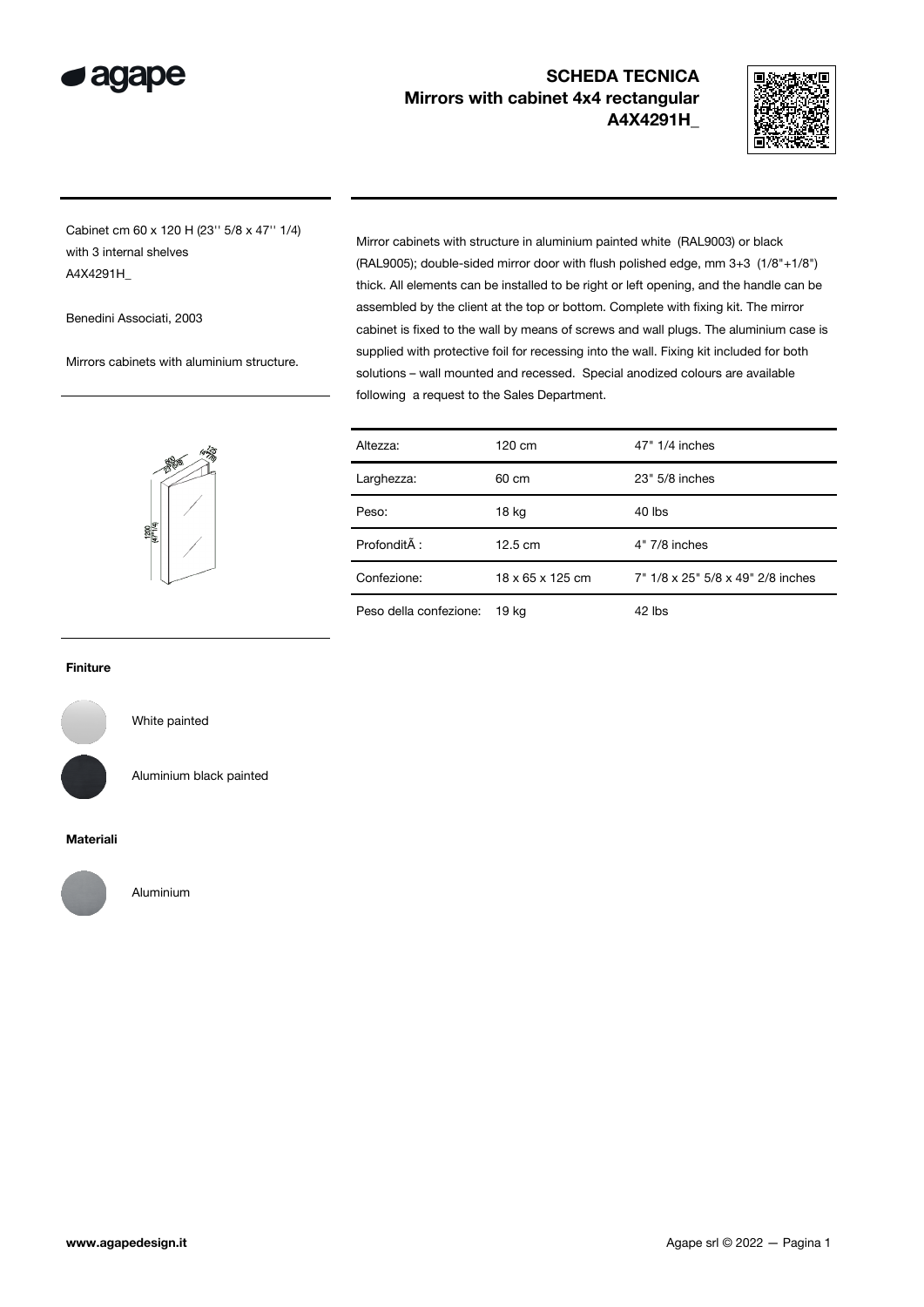

SCHEDA TECNICA Mirrors with cabinet 4x4 rectangular A4X4291H\_



Main dimensions